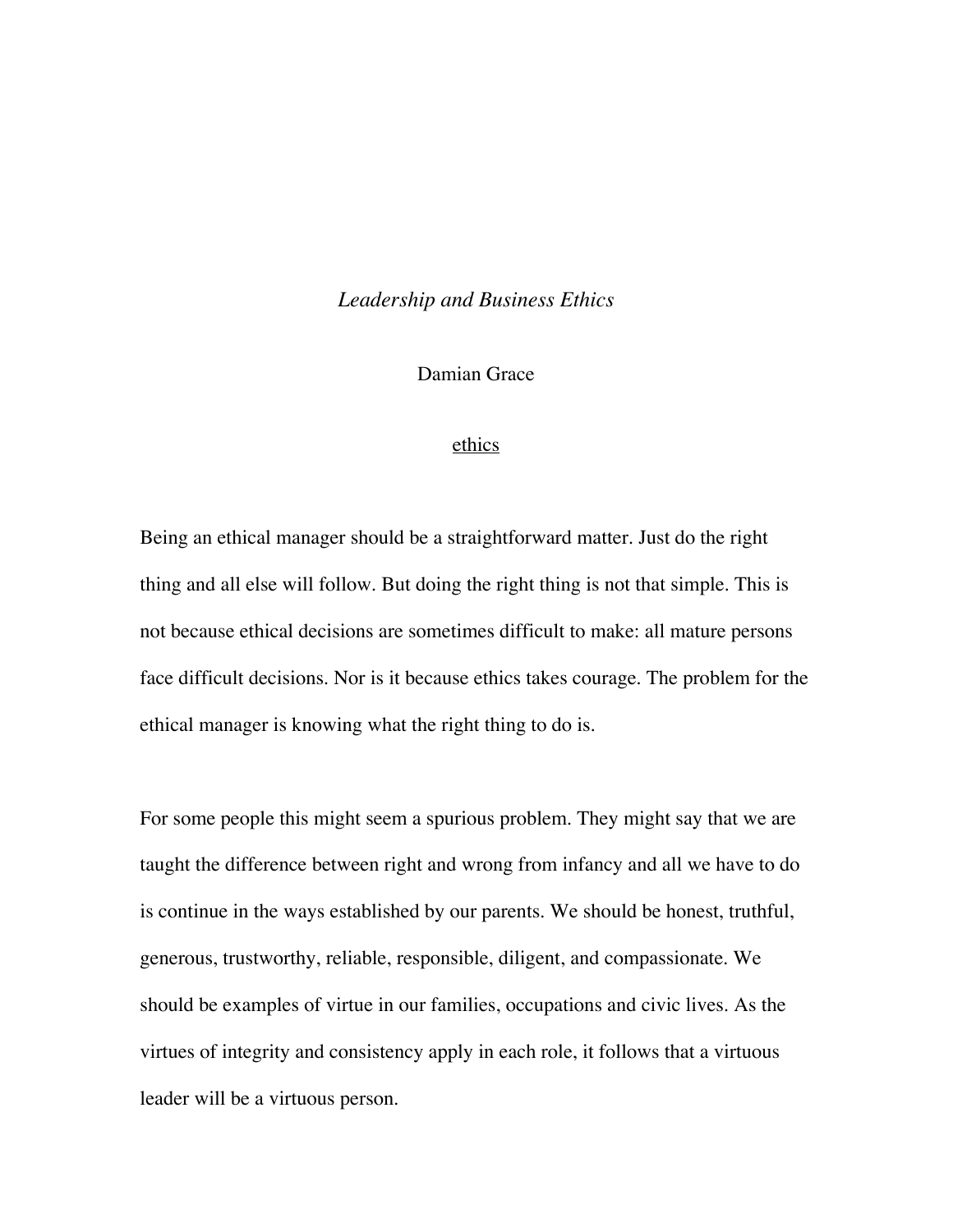Does this sketch of the moral manager seem plausible? Milton Friedman has offered a view which is very pertinent to this question. According to Friedman, the business of business is business. It is not the doing of good, or at least not the doing of good independently of making profits. It is not to do evil either, but here he enters a kind of caveat: the kinds of virtue appropriate to the family or social relations will not be the kind which ought to be practised in business. As a business leader, a person occupies a role which is governed by legal and moral considerations. To be generous with an organisation's money; to retain an incompetent worker out of compassion; to be truthful where concealment is required; to exceed the law on environmental standards - all of these things are self-indulgent of the manager and contrary to the management role. To be generous, compassionate, honest and truthful when other virtues are required is to fail as a manager. It is also to send a wrong message to your employees, namely that it is permissible to bring private values into organisational decision making and substitute private goals for corporate ones.<sup>1</sup>

This, a Friedmanite would argue, is unethical. One takes the role of manager to do the best one can for the owners of the organisation. One works within its articles of association and stated mission and the requirements of the law. Social

2

 $\frac{1}{1}$ <sup>1</sup> Milton Friedman, 'The Social Responsibility of Business is to Increase its Profits', *The New York Times Magazine*, 13 September 1970.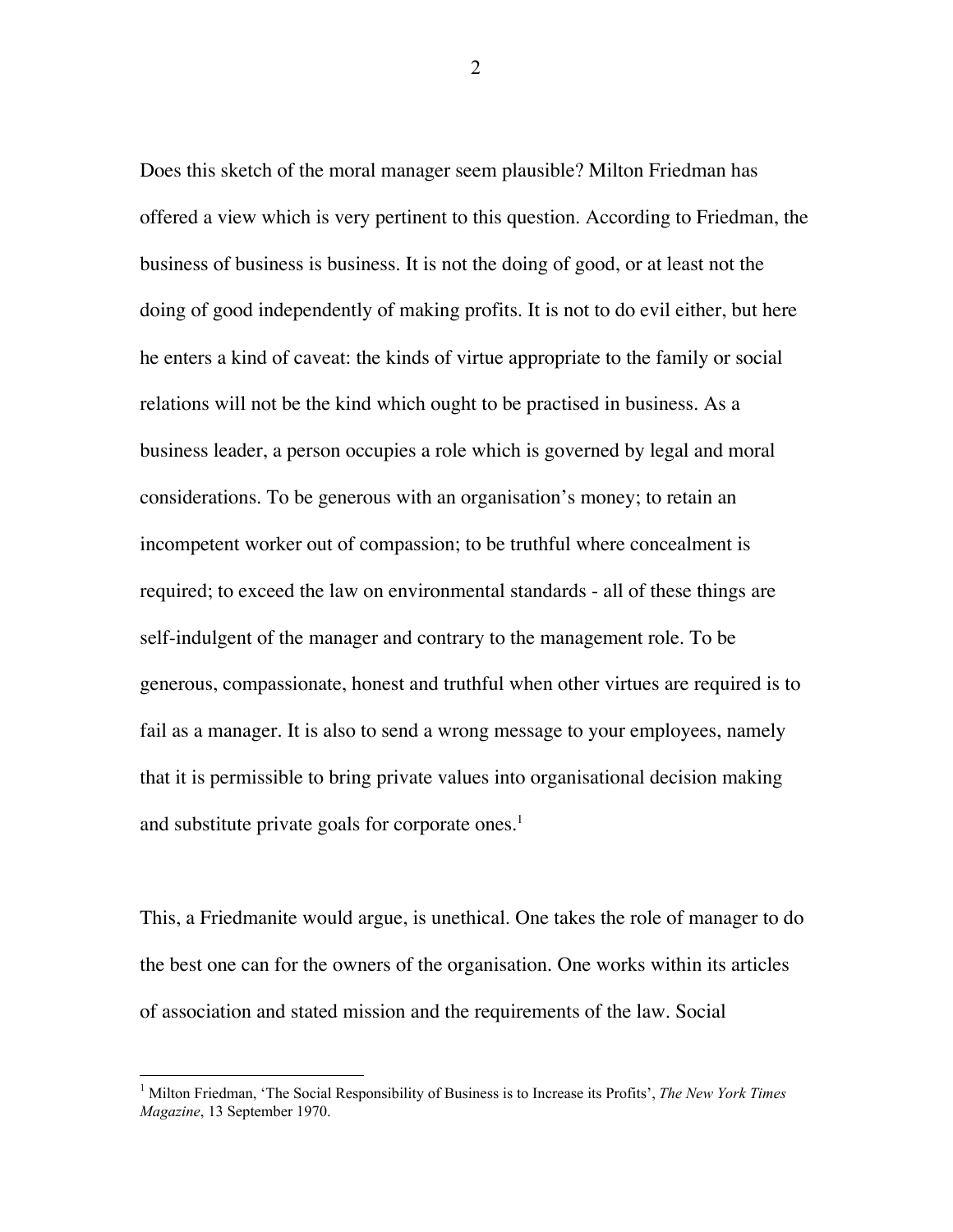responsibility, generosity, and other such values, which are important in one's private life, are out of place in discharging the fiduciary responsibilities of a manager.

So now we see more clearly the difficulty faced by managers in providing ethical leadership. Many of the things they are required to do in their managerial role would not seem to the public or to their employees as ethical in the family or civic sense at all. The following table illustrates the putative opposition between two sets of norms:

| Societal norms or ethics | VS        | Organisational counter norms          |
|--------------------------|-----------|---------------------------------------|
| Be open and honest.      | <b>VS</b> | Be secretive and cautious.            |
| Follow rules faithfully. | <b>VS</b> | Do whatever it takes to do the job.   |
| Be cost effective.       | VS.       | Use it or lose it.                    |
| Take responsibility      | VS.       | Pass the buck.                        |
| Be a team player         | VS        | Enhance your own status. <sup>2</sup> |

The question is whether we would wish to accept such a role-governed view of morality. It is a view which is at odds with common intuitions about integrity. That it is rational does not of itself constitute a sufficient justification. Nor does

 $\frac{1}{2}$ <sup>2</sup> Adapted slightly from Jansen and Von Glinow "Ethical Ambivalence and Organizational Reward Systems", *Academy of Management Review*, 10, 1985, pp. 814-822, quoted by R.A. Sims, "The Challenge of Ethical Behaviour in Oranizations", *Journal of Business Ethics*, 11, July 1992, p. 508.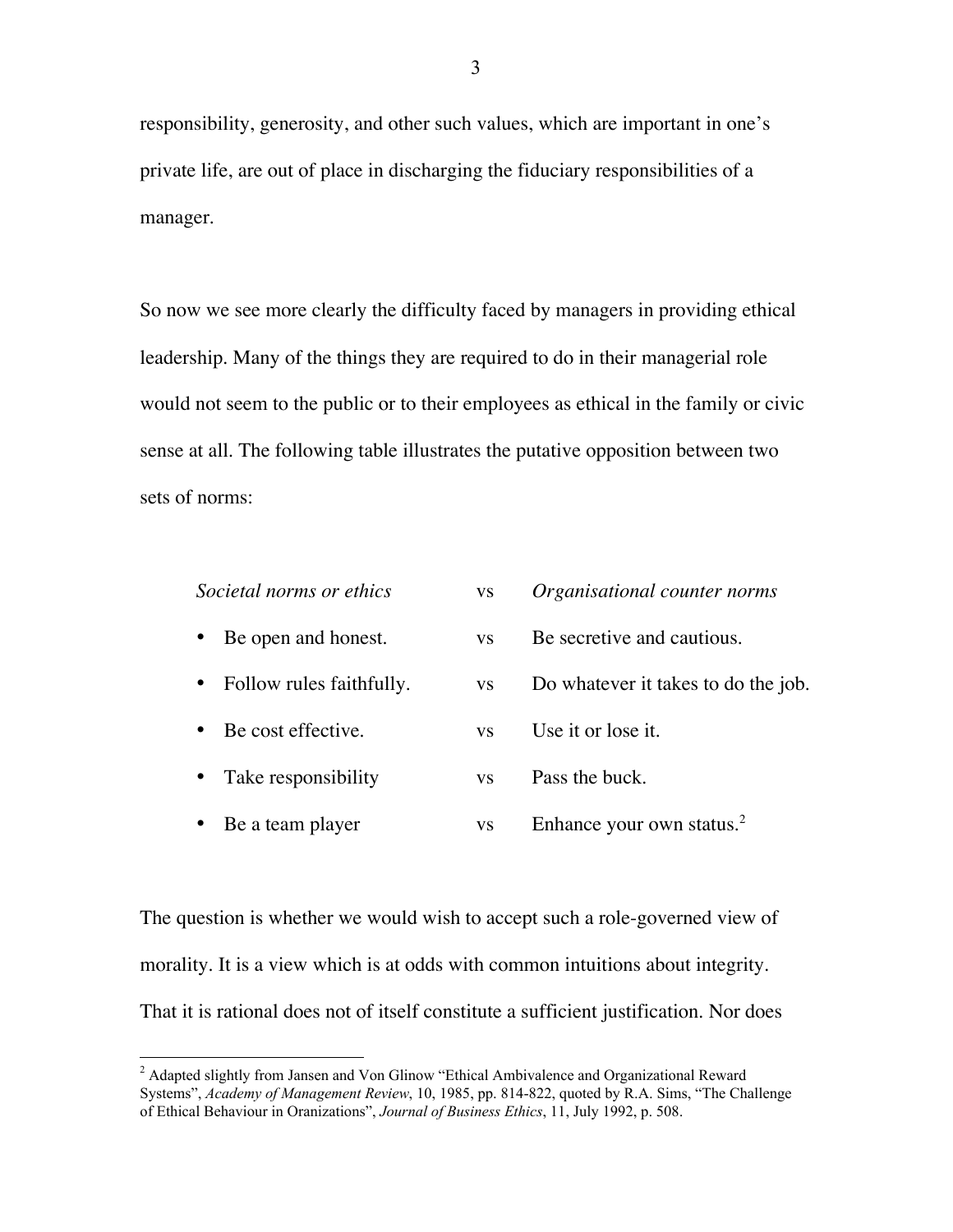the fact that organisational rationality might bring success in the form of earnings and dividends. On the contrary, it would disturb many people. Twenty years ago, psychotherapist Michael Maccoby identified the traits which commonly led executives to successful careers. Chief among these was emotional detachment. Maccoby argued that emotional detachment destroys integrity - the wholeness of the person. It is aligned with traits of the head - initiative, co-operativeness, flexibility, and coolness under pressure - at the expense of traits of the heart such as honesty, friendliness, compassion, generosity, and idealism. Maccoby suggests that management needs both types of qualities. He has a point. Bureaucratic organisations in private and public sectors often systematically select against the wholeness needed by leaders and managers.<sup>3</sup>

Only a slight adjustment is needed to see that Maccoby's argument for psychological wholeness applies equally to ethics. Emotional detachment has an analogue in moral disengagement. Examples come readily to mind: the responses of NASA to Challenger, of Union Carbide to Bhopal, of Exxon to the Exxon Valdez disaster, of Bearings Bank to Nick Leeson's dealings or of Alan Bond to the Tooheys hotel leaseholders. The ethical organisation would hire managers who have integrity as well as ability; who work with the heart as well as the head. Ideally, they would be governed and lead by such people as well.

4

<sup>&</sup>lt;sup>2</sup><br>3 <sup>3</sup> Maccoby's argument is discussed in Kenneth E. Goodpaster, "Ethical Imperatives and Corporate Leadership" in R. Edward Freeman (ed.) *Business Ethics: The State of the Art*, (New York: Oxford University Press, 1991), pp. 89-120.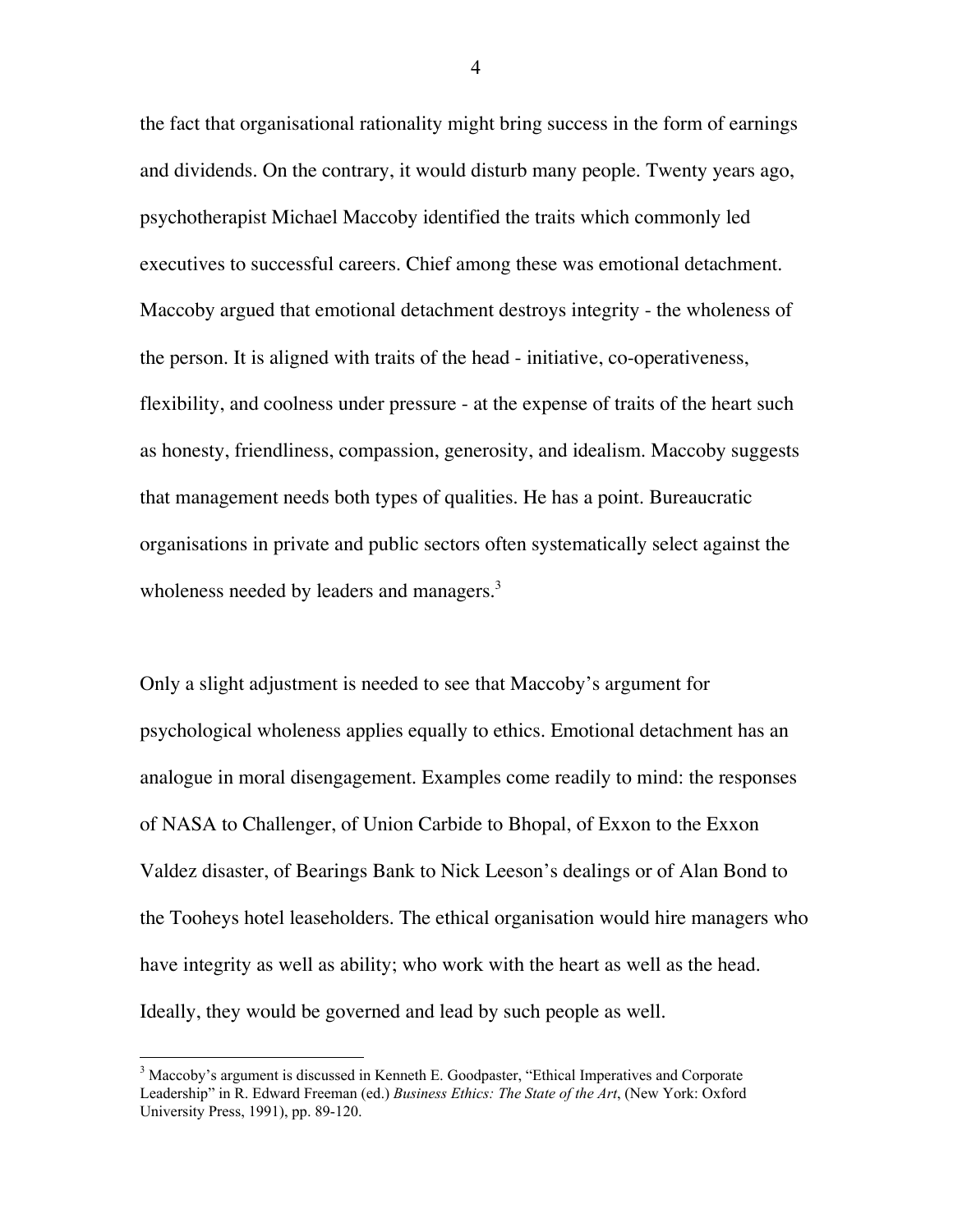Robert Jackall's classic study of corporate bureaucracy, *Moral Mazes*, identified moral detachment as pervasive in business organisations. The theme of *Moral Mazes* is that managers constantly adapt to the social environments of their organisations in order to succeed. In such contexts, they have no use for abstract ethical principles, but conform to the requirements of bureaucratic functionality. He quotes one manager as saying in Friedman style, "What is right in the corporation is not what is right in a man's home or in his church. *What is right in the corporation is what the guy above you wants from you.* That's what morality is in the corporation."4 The CEO's 'word is law'. Jackall found that high sounding moral principles do not matter much in the daily functioning of the corporation or organisation. What shaped organisational morality were such factors as duties, status and market environment.<sup>5</sup> The rules of corporate life were aligned to survival in terms of such morality: (1) Don't go around your boss; (2) even if your boss invites dissent, tell him or her what he or she wants to hear; (3) if the boss wants something dropped, drop it; (4) anticipate the boss's wishes - don't force him or her to act the boss; (5) do not report what the boss does not want reported, cover it up and remain silent.<sup>6</sup>

 $\frac{1}{4}$ <sup>4</sup> Robert Jackall, *Moral Mazes*, (New York: Oxford University Press, 1988) pp. 6, 111.<br><sup>5</sup> Ibid. p. 6.

<sup>6</sup> Ibid. p. 109-110.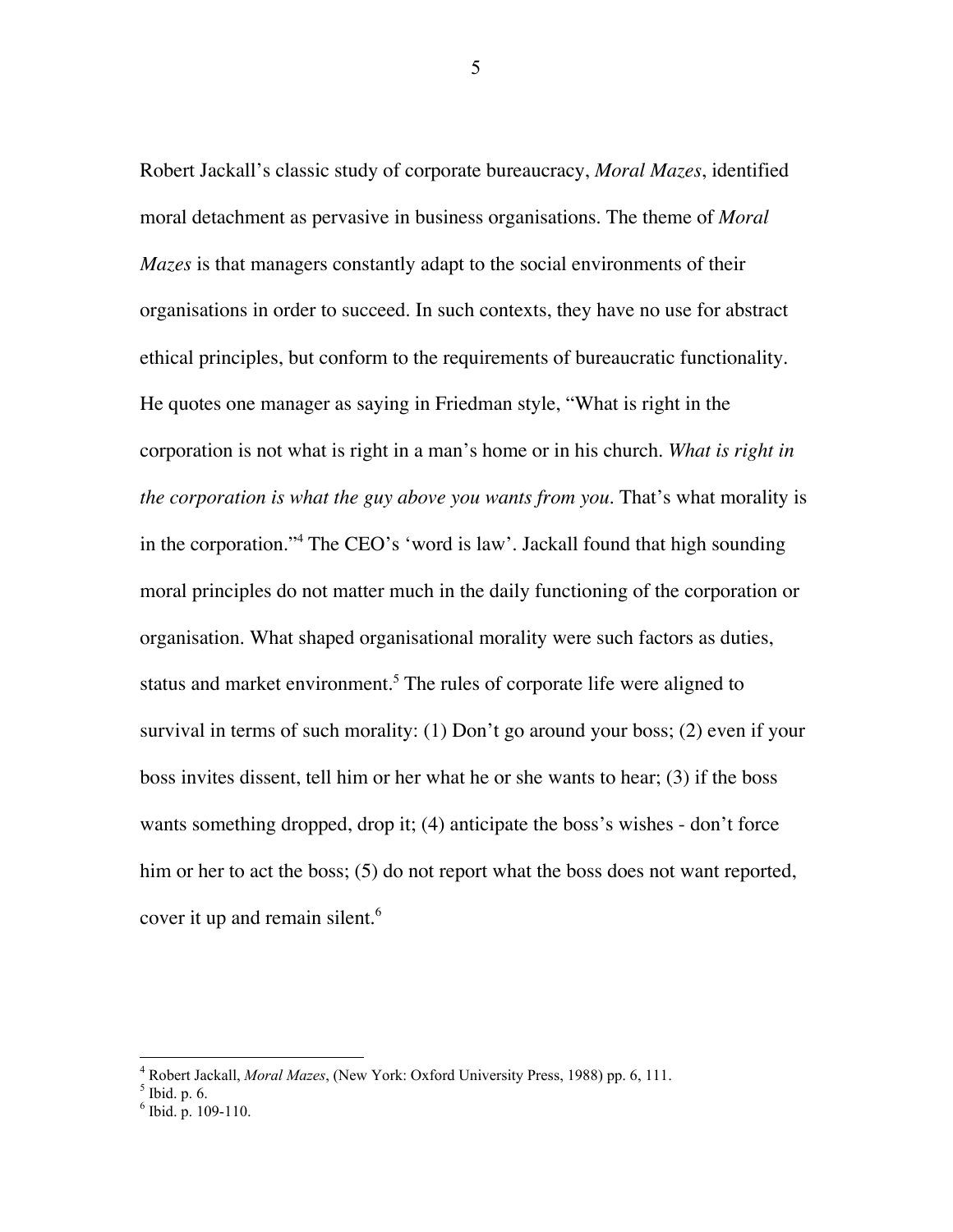Jackall notes that power in corporations is centralised at the top in the person of the CEO, while 'responsibility for decisions and profits' is pushed down the line as far a possible. This has ethical implications. The displacement of responsibility for decisions onto subordinates takes the burden from senior managers and the person at the top. Too much knowledge is a dangerous thing for a CEO. It's much better to have an Oliver North to take the blame for things which go wrong and to know nothing of the details. The system functions like this:

the pushing down of details creates great pressure on middle managers not only to transmit good news but, precisely because they know the details, to act to protect their corporations, their bosses, and themselves in the process. They become ... the potential 'fall guys' when things go wrong.<sup>7</sup>

In other words, the ethos of these organisations was conditioned by a hierarchy of command. What the person above wanted or rejected had become the norm and standard.

The continuous uncertainty and ambiguity of managerial hierarchies ... causes managers to turn towards each other for cues for behaviour. They try to learn from each other and to master the shared assumptions, the complex

<sup>-&</sup>lt;br>7  $<sup>7</sup>$  Ibid. pp. 17-21.</sup>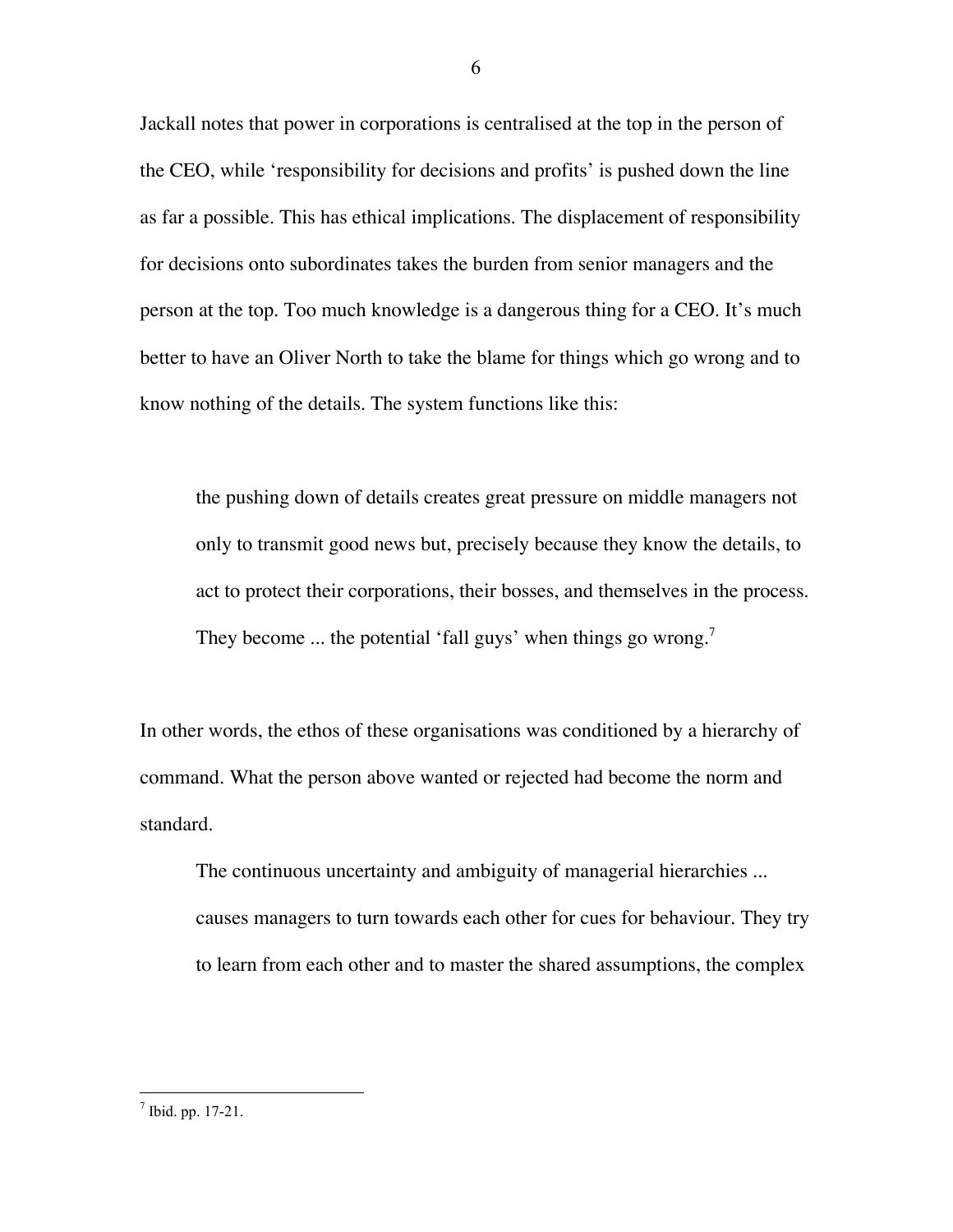rules, the normative codes, the underlying institutional logic that governs their world. $8$ 

This command model of leadership with its corporate closure and harmony of attitudes is ethically dangerous. It engenders, as Roger Boisjoly has felicitously put it, the practice of 'malicious obedience'.<sup>9</sup> There is no reference to the wider world of ethics or stakeholders in anything but a strategic sense. Boisjoly's argument is that ethical failure - that is, failure in the critical areas of responsibility, authority and accountability - leads to poor quality products and services and ultimately brings about the destruction of the business. The command model of leadership contributes directly to such ethical failure through 'malicious obedience'.

Friedman's views, then, are not merely ideological: they have a basis in fact. If Maccoby, Jackall and Boisjoly are correct about the world of bureaucratic organisations, then it is little wonder that they select against the 'moral point of view'. Role, moral detachment and malicious obedience are not the practices to make one confident in acting in accordance with ethical norms. If only the productive abilities and technical skills - the head traits - of managers are valued

8  $8$  Ibid. pp. 37-8.

<sup>9</sup> Roger M. Boisjoly, "Personal Integrity and Accountability', *Accounting Horizons*, Vol. 7, March 1993, pp. 59-69.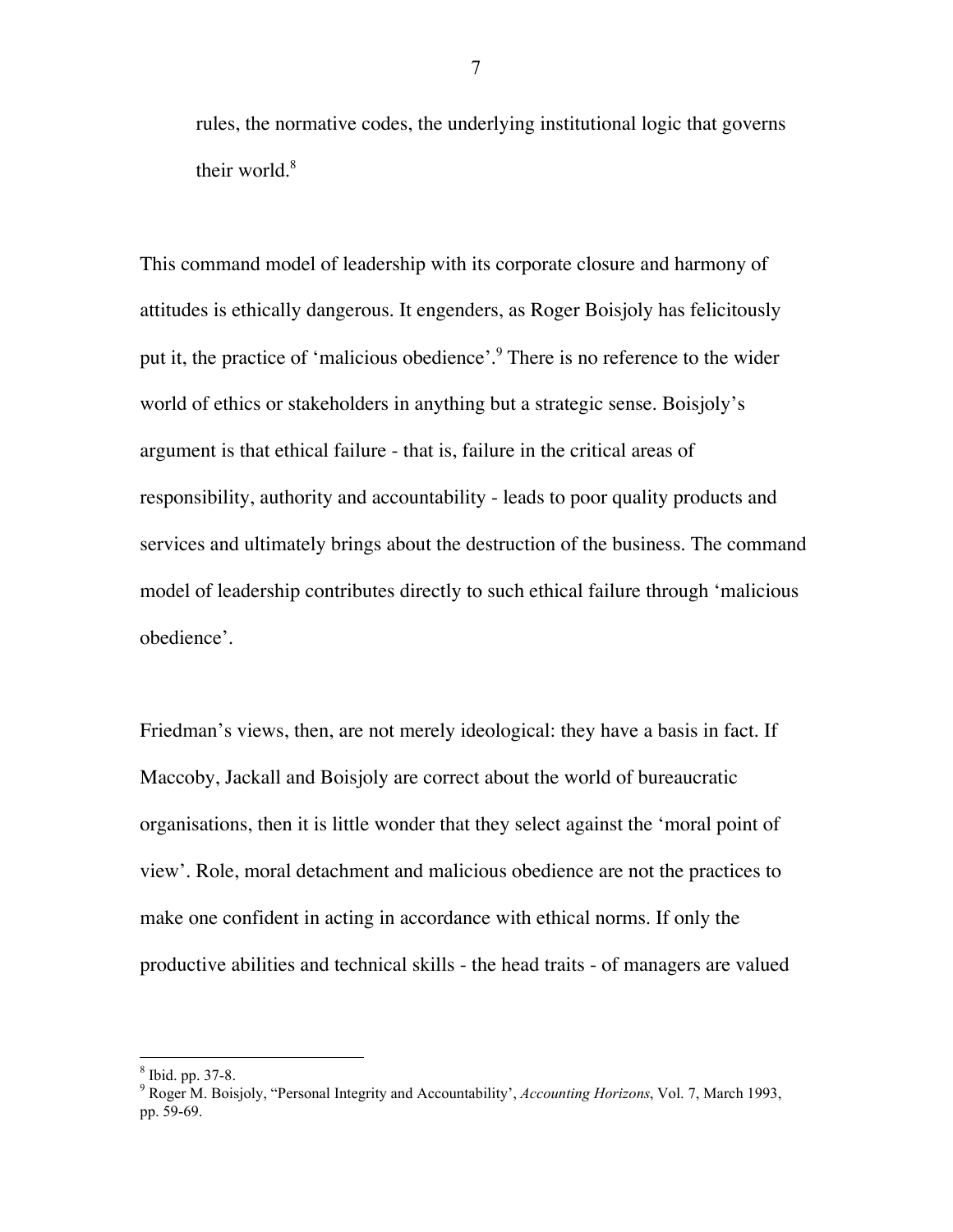by organisations, then it is not only high profile entrepreneurs and rogues who are a problem: it is also the business system.

This systemic problem has been diagnosed by Kenneth Goodpaster as 'teleopathy' - the mind set or habit of valuing the achievement of goals above all else, and ignoring the moral licitness of the means employed to gain them. Teleopathy

is the unbalanced pursuit of goals by an individual or group. Teleopathy ...is a suspension of "on-line" moral judgement as a practical force in the life of an individual or group. It substitutes for the call of conscience the call of decision criteria from other sources: winning the game, achieving the goal, following the rules laid down by some framework external to ethical reflection. These other sources generally have to do with selfinterest, peer acceptance, group loyalty, and institutional objectives that themselves may have broad social justification.<sup>10</sup>

In the world of functional rationality, short term results are what managers are judged by. The accomplishments of an hour ago are quickly forgotten and the focus moves not to next year or next month, but to tomorrow. At least this is what Jackall found in American corporate life. Long term success must be subordinated

8

 $\frac{10 \text{ Ibid. p. } 94 - 5.}{10 \text{ Ibid. p. } 94 - 5.}$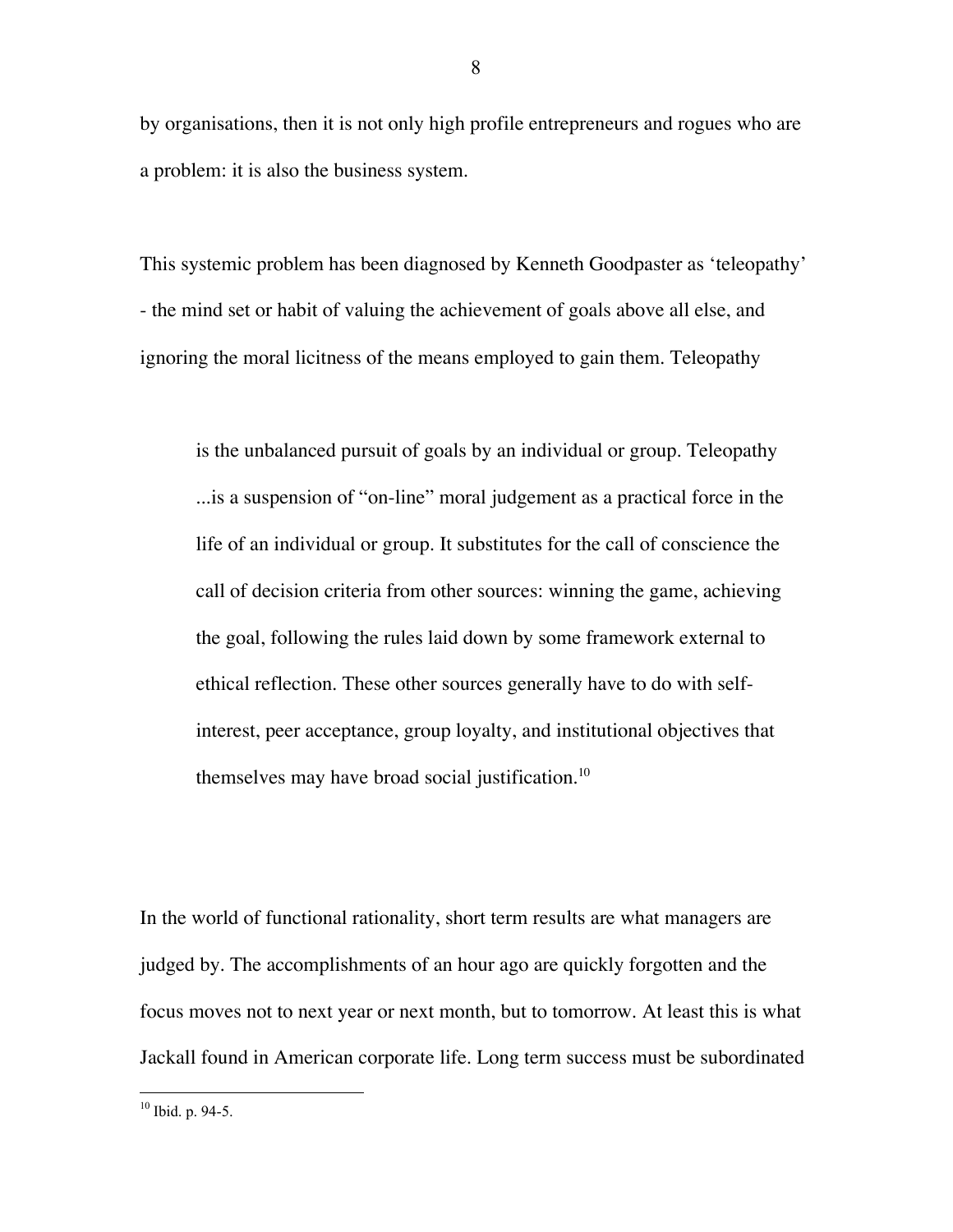to short term goals if the manager is to maintain the confidence of his or her superiors. "We're judged on the short-term because everybody changes their jobs so frequently," Jackall quotes a manager as saying. For many managers, it is a matter of necessity, not a matter of moral choice. They do not wish to abandon moral principles, but find it difficult to implement them in corporate contexts. So they put survival first and rationalise ethical detachment until they feel more secure or until the ethical bug stops biting. Jackall quotes a corporate lawyer as saying, "in a big bureaucracy like this, very few individual people can really change anything". This defeatism produces its own ethic. Success in such a world is the ability to outrun your mistakes, not to do good. Mistakes are left to your successor in the position.<sup>11</sup> In Brecht's succinct summation of the problem in *Threepenny Opera,* "First grub, then ethics". Or, as Bob Dylan said, "People don't do what they believe in, they just do what's most convenient - and then they repent".

It has become a commonplace in discussions of the ethics of organisations that the single most important factor in engendering and sustaining ethical conduct is the example of the leader.<sup>12</sup> This can be overstated: the conduct of leaders will be conditioned to a greater or lesser extent by the context in which they work,

 $\frac{1}{11}$ <sup>11</sup> Jackall, *Moral Mazes*, pp. 84-91.<br><sup>12</sup> See for example William D. Hit

<sup>&</sup>lt;sup>12</sup> See, for example, William D. Hitt, *Ethics and Leadership*, (Columbus: Battelle Press, 1990), 'Introduction'; Ronald Sims, "The Institutionalization of Organizational Ethics", *Journal of Business Ethics*, Vol. 10, July 1991, pp. 493-506.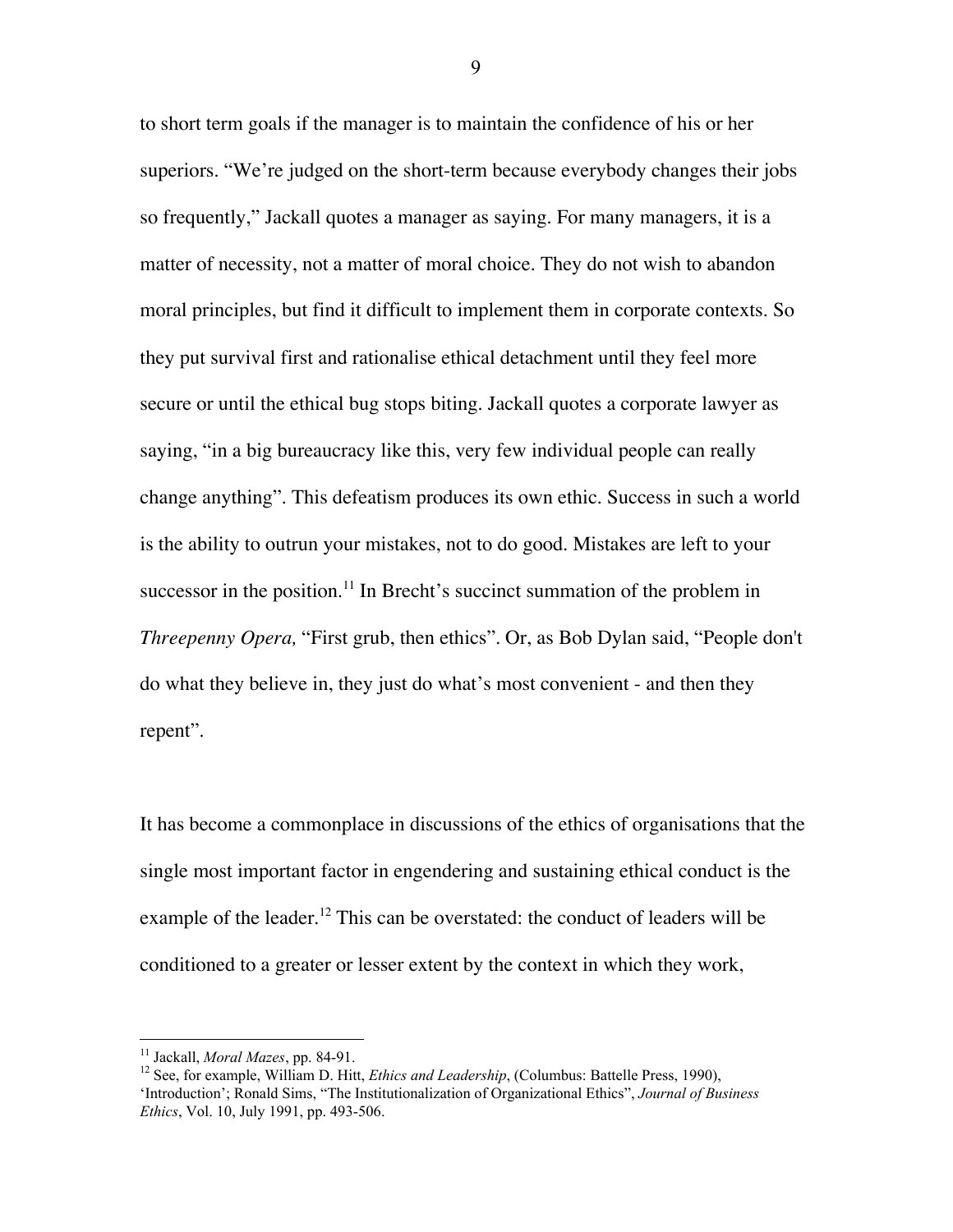whatever their aspirations. Traditional hierarchical structures have produced the cultures and fostered the attitudes documented by Jackall.

Directly opposed to these attitudes is the view that the modern organisation is too complex for the boss to manage in anything like a hands on way. Leaders should take responsibility for a culture of high performance rather than the various performances themselves. Charles Hampden-Turner suggests that

The whole notion of leaders and followers is increasingly out of date and may even be a source of confusion. Followers 'lead' in a variety of ways, using judgement, knowledge, skill and self-management. Leaders may have to spend large amounts of their time 'following' what skilled subordinates are trying to tell them.13

Bureaucratic culture has become inappropriate in modern organisations. It is too segmented to allow the sharing necessary to maximise the resources of an organisation. Against the formal virtues of bureaucracy, such as stability and predictability, there are the limitations that it is "static, segmentalized, rule-based, hierarchical and slow to respond." What is needed instead is a "clan culture" of

13 Charles Hampden-Turner, *Corporate Culture*, (London: Piatkus, 1994) pp. 17-19.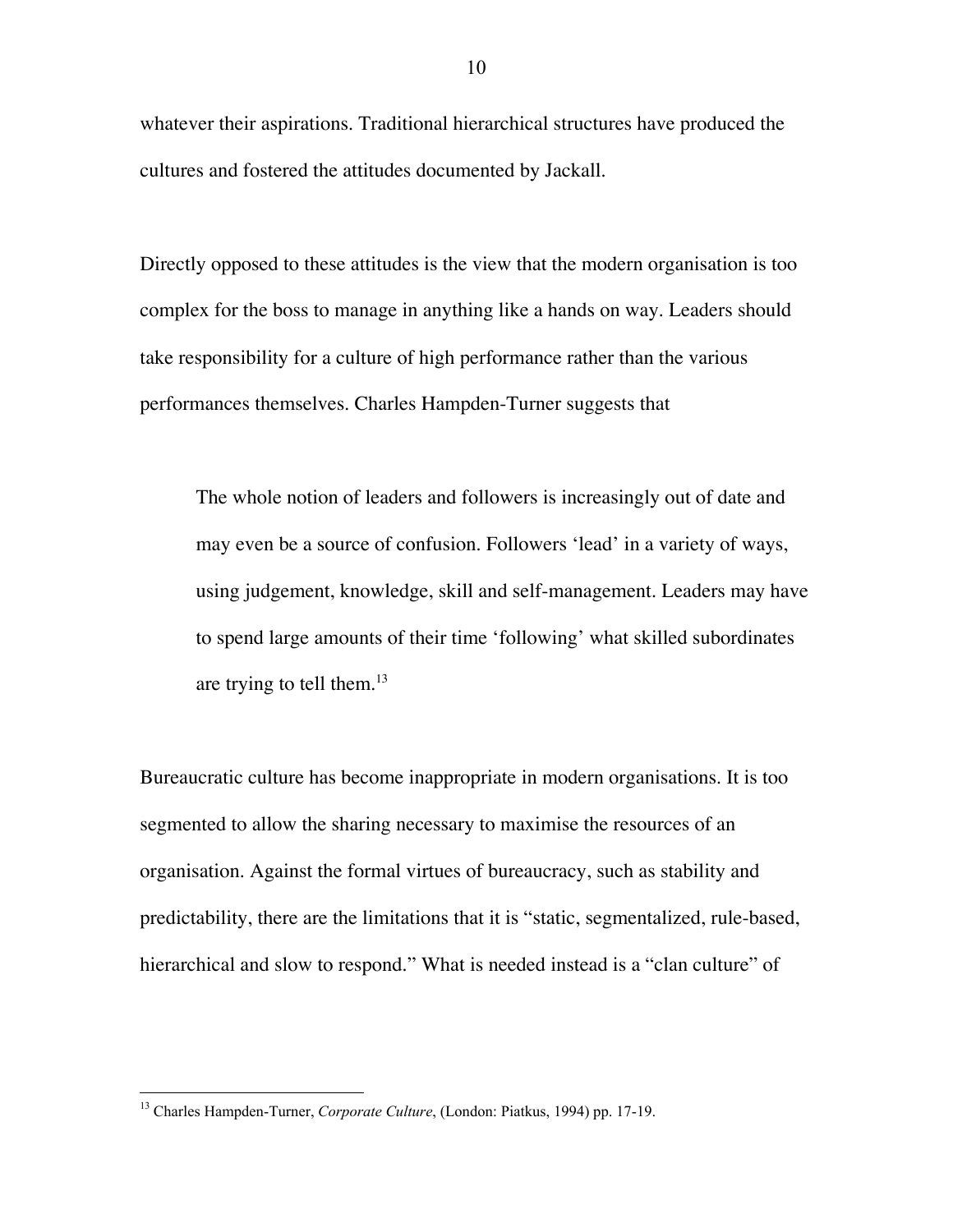sharing and cooperation amongst people which is at the same time capable of rapid adaptation.<sup>14</sup>.

The strategic advantages of flatter and more flexible organisations are matched by ethical ones. Bureaucratic compartmentalisation justifies managers' ignorance about problems and excuses them from trying to find out about them.15 Bureaucracies hide responsibility and filter accountability. As Karl Mannheim pointed out, they transform "all political issues into matters of administration".16 They might also be said to transform all moral issues into technical ones, and to separate people from the consequences of their actions. They also provide rationalisations like "cost-benefit analysis" to resolve moral difficulties: Ford calculated that injury and the loss of human life (\$49.15 million) was cheap compared to the costs of modifying its dangerous compact car, the Pinto (\$137 million).<sup>17</sup> Crucial to the decision was the separation of the decision makers from the consequences of their decisions, and a bureaucratic committee system which effectively impersonalised responsibility.<sup>18</sup> The same was true in the disastrous launch of the Challenger despite an initial refusal from booster manufacturer, Morton Thiokol. The NASA manager - himself under great pressure from his

 $\frac{14}{14}$ <sup>14</sup> Hampden-Turner, *Corporate Culture*, p. 19.<br><sup>15</sup> Joeltell, *Moval Marse, p. 194* 

<sup>&</sup>lt;sup>15</sup> Jackall, *Moral Mazes*, p. 194.

<sup>&</sup>lt;sup>16</sup> Jackall, *Moral Mazes*, p. 127.

<sup>&</sup>lt;sup>17</sup> Manuel Velasquez, *Business Ethics*, 3 rd. edn. (Englewood Cliffs: Prentice Hall, 1992) p. 112.

<sup>&</sup>lt;sup>18</sup> See the personal account of the manager in charge of recalls, Dennis Gioia "Pinto Fires and Personal" Ethics: A Script Analysis of Missed Opportunities", *Journal of Business Ethics*, Vol. 11, May 1992, pp. 379-389.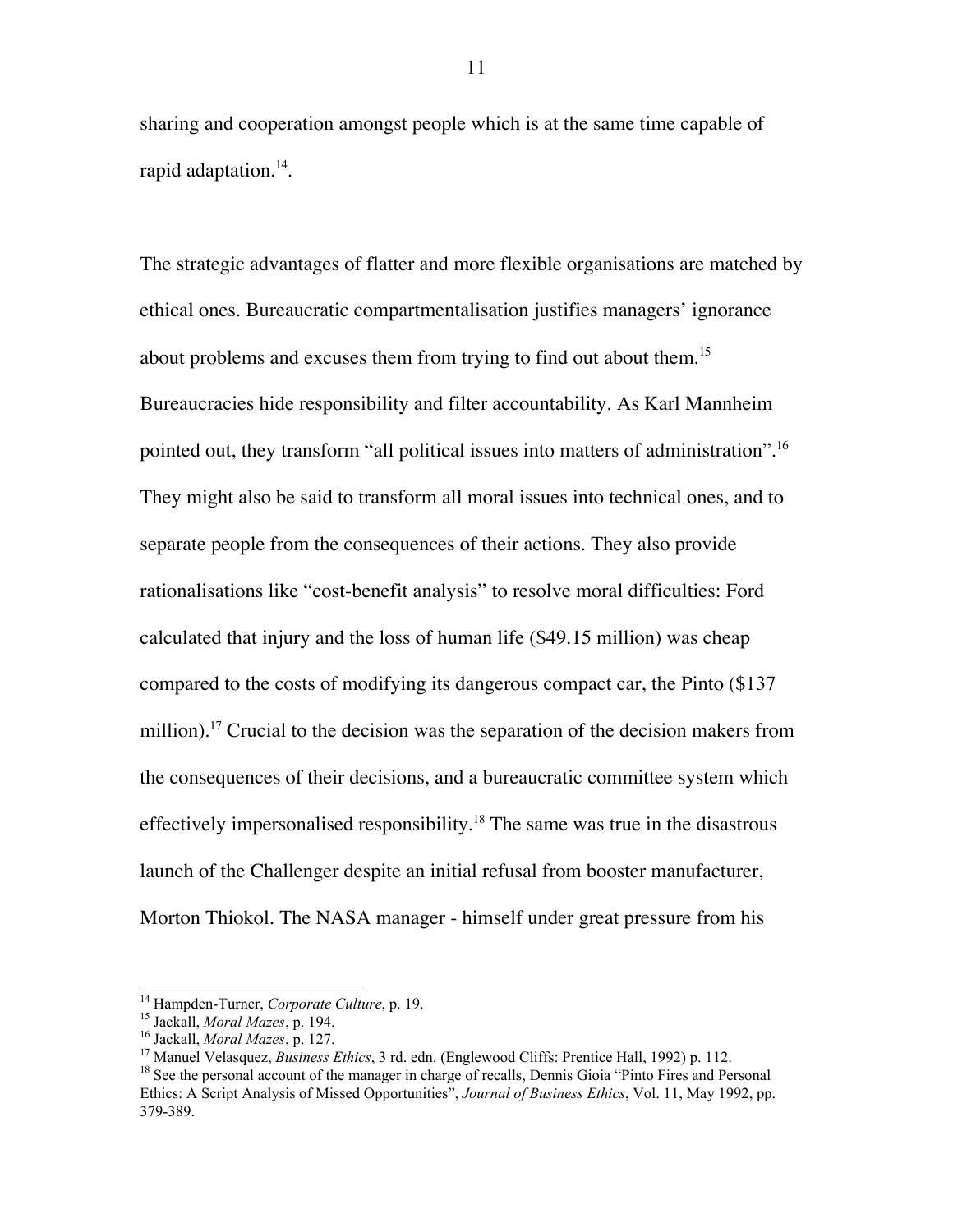organisation to get a result - asked the rocket maker, "My God Thiokol, when do you want me to launch, next April?"19 Role replaces judgement. The reaction of the General Manager of Morton Thiokol to the demands of NASA was to tell his Engineering Vice President to "Take off your engineering hat and put on your management hat."<sup>20</sup> Jackall found that "Such rationalisations help managers apply a thoroughly secular, pragmatic, utilitarian calculus even to areas of experience that, in their private lives, they might still consider sacred."<sup>21</sup> Corporate necessity married to personal expediency destroys ethical autonomy, although moral fables would always bring rogues to a more fitting end than a mansion in Majorca. Cicero writes optimistically that "there can be no expediency where there is immorality ... that which is morally right is also expedient". For those

who measure everything by a standard of profits and personal advantage and refuse to have these outweighed by considerations of moral rectitude are accustomed, in considering any question, to weigh the morally right against what they think the expedient; good men are not..<sup>22</sup>

A give away about the ethical attitude of a manager is the cliched response, "I acted within the law". Ethically this approximates Bart Simpson's line: "I didn't do it, nobody saw me do it, you can't prove a thing". There is an important sense

<sup>&</sup>lt;sup>19</sup> Boisjoly, "Personal Integrity and Accountability", p. 63.

 $^{20}$  Ibid. p. 63.

<sup>&</sup>lt;sup>21</sup> *Moral Mazes*, p. 127.

<sup>&</sup>lt;sup>22</sup> Cicero, *De Officiis*, transl. Walter Miller, (Cambridge, MA: Harvard University Press, 1913), III, 35, and 17 respectively.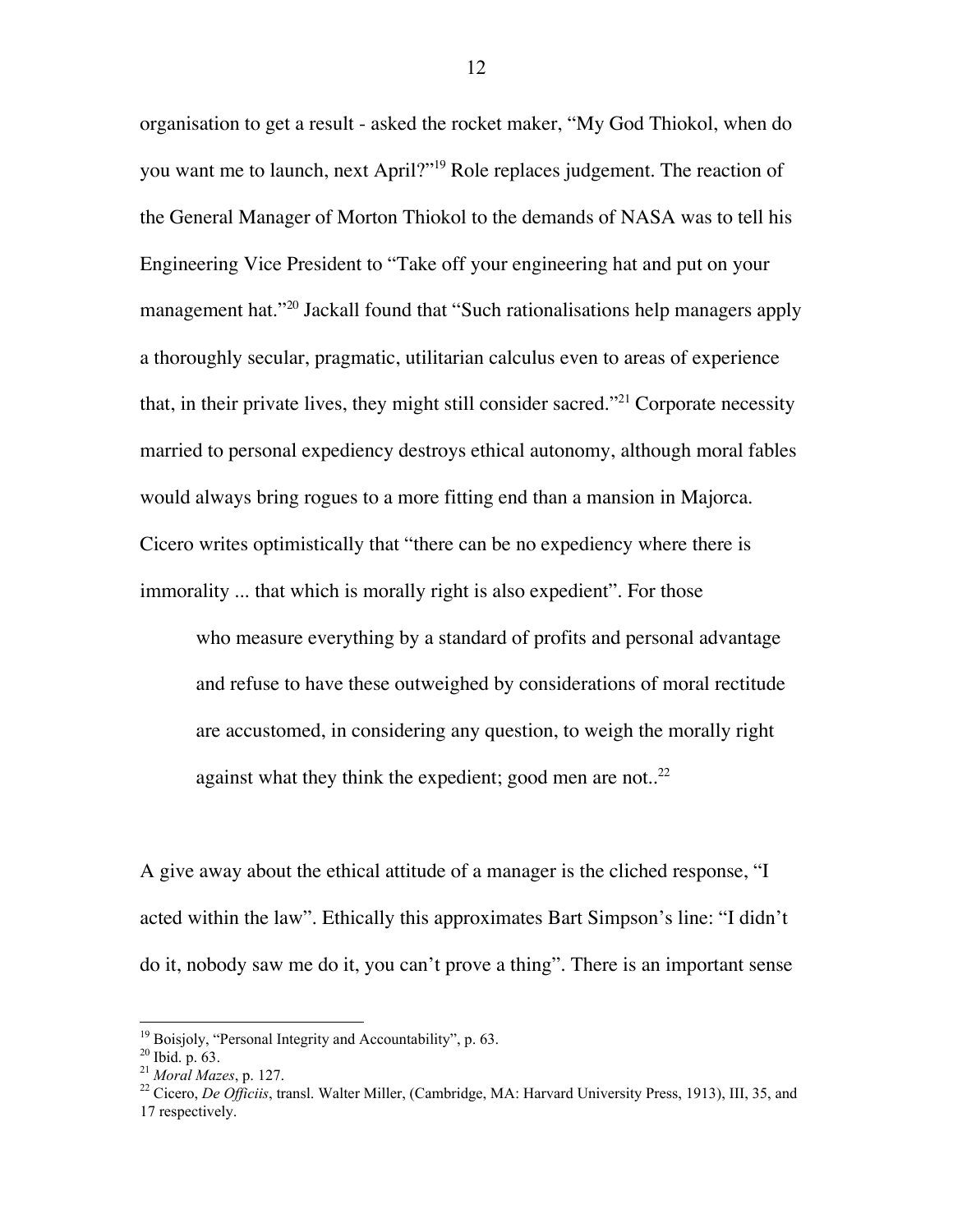in which top level managers have to be ethical minimalists, and that is the sense in which they implement what is practicable and set minimum standards of conduct for their employees. Briefly, if you can't make employees *moral* - and you can't you can at least expect compliance: you can require them to be *ethical*. This said, the executive who is an ethical minimalist and leans heavily upon mere conformity with the law, and whose standard excuse is that unethical conduct is not legally proscribed is asking for trouble. It is not always true that fortune favours the virtuous, but nor is it true that unethical conduct, even if legal, is cost free. An ethical minimalist invites employees to set low standards.

We would all like to be our ideal selves even when we fail. In deciding for short term gains even at the expense of principle, managers may be shelving moral principles without necessarily abandoning them. This might be a small comfort in an environment where personal ethics seem to have a limited place, but it does mean that people can be recalled to ethical conduct. What they need is leadership which is not bound by short term thinking or teleopathy. James McGregor Burns has called this transformational leadership. $^{23}$  It is essentially about the personal as well as professional development of staff through an appeal to values, and beyond that, to their further development. Burns contrasts this style with transactional leadership in which the leaders and followers engage in a mere exchange of benefits, for example, monetary rewards for meeting designated targets. But

<sup>&</sup>lt;sup>23</sup> James McGregor Burns, *Leadership*, (New York: Harper and Row, 1978).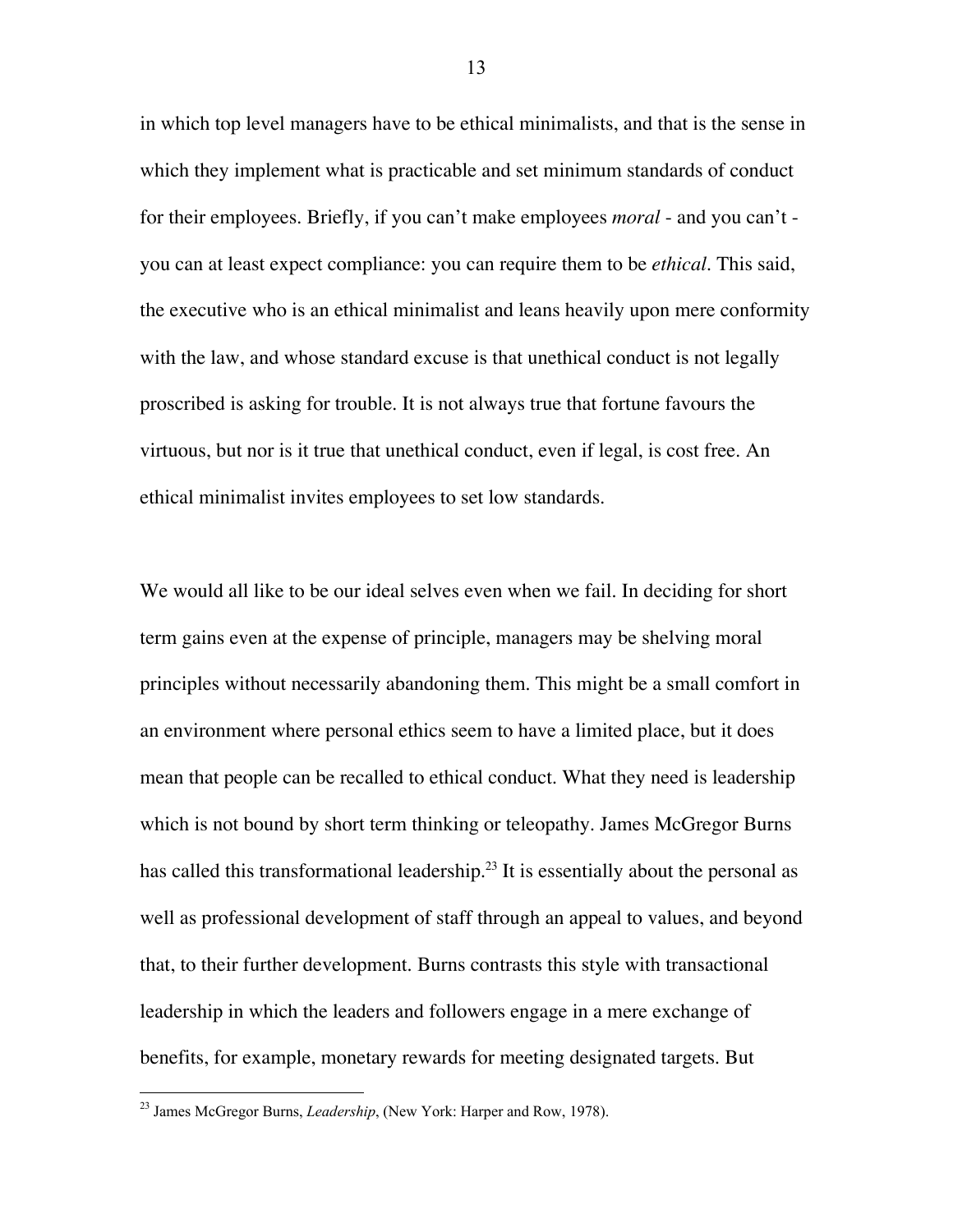transforming leadership is also an exchange. The view that everything would be right if only we had a good leader is immature. Good leaders are well supported. In their ordinary working lives, managers should not be expected to be moral heroes. Moral leaders need the support of their subordinates to retain their standards. And ethical subordinates would prefer not to have to shelve their ethics at work. This is an exchange which is worthy of an ethical organisation.

Such exchanges would take structural change as well as moral leadership from managers. Given Jackall's findings, it is hard to see a place for personal ethics in the public realm, let alone modern organisations. Thomas More believed that tough things had to be done in political life as part of the job, but only to the extent that evil could be ameliorated. Once co-opted to the side of vice, it is no good saying that you privately disagree with it. This is a message repeated often by Roger Boisjoly, the best known of the dissenting engineers on the Challenger launch. For Boisjoly, that crisis was only the most dramatic ethical issue to confront him in organisational professional life, but "The continuous lesson learned from these personal experiences is that the good guys can win.<sup>"24</sup>

This Ciceronian optimism is echoed by Thornton Bradshaw, chairman of RCA, who declared himself

<sup>&</sup>lt;sup>24</sup> Boisjoly, 'Personal Integrity and Accountability', p. 61.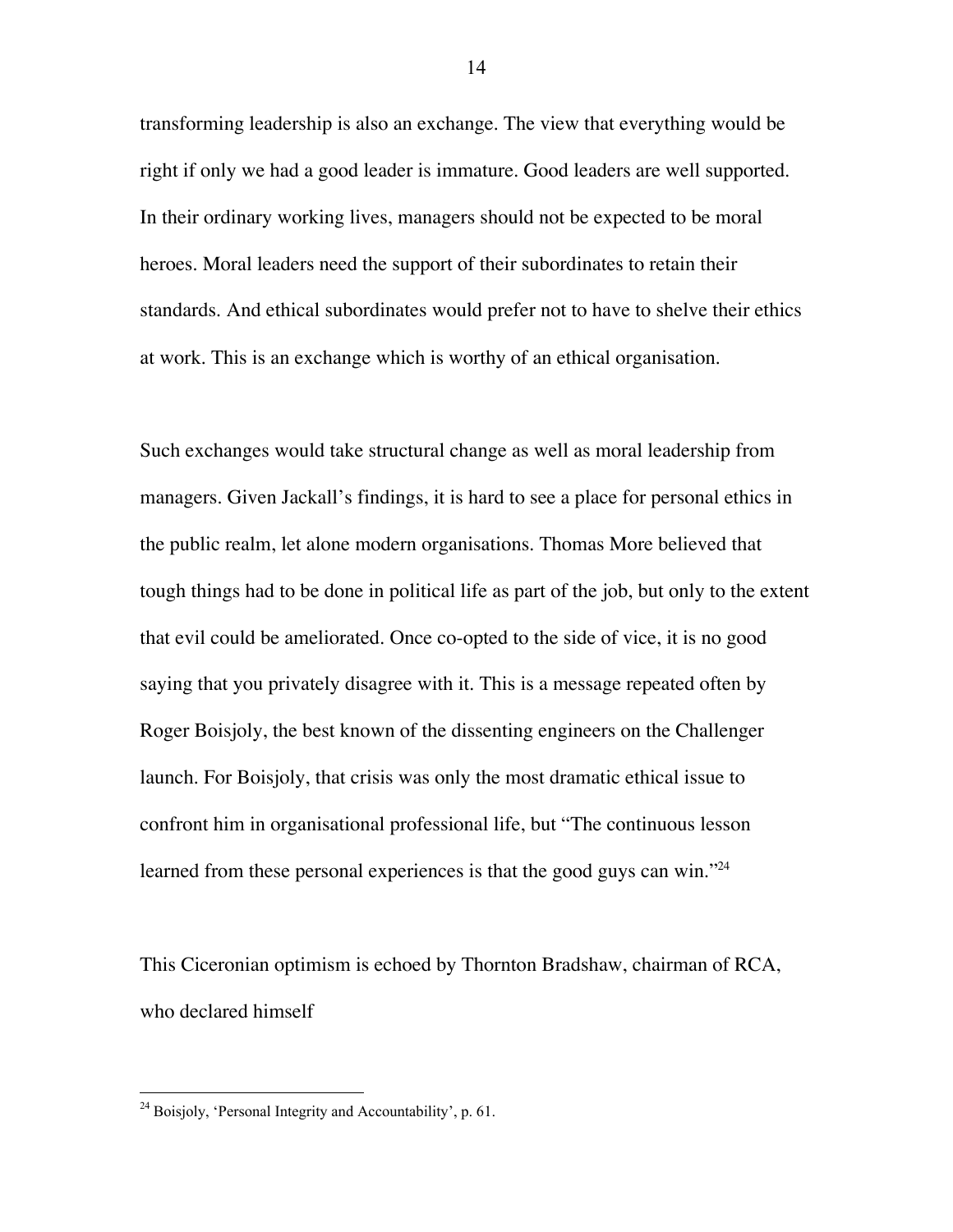a great believer that leadership, in a large part, is moral leadership. And people want to follow moral leadership. They respect it. And they expect it too. ... if the head of a business, for instance, accomplishes everything the shareholders want in terms of increasing the price of shares and increasing dividends and earnings and so forth - if he still fails in terms of this moral leadership, in the long run, that company is not going to prosper.<sup>25</sup>

Most of this quotation is properly edifying, but it falters at the end. Companies whose leaders fail ethically might well be wrecked, but that is not a matter of ethical causality. Mr Bradshaw should have concluded that even if earnings and dividends increase, ethical failure will not be overlooked. The incentive for ethical leadership is to be the kind of person, public and private, we would really like to be. This does not always bring success of a material kind, as Thomas More illustrates, but it does hold the line for good against evil. If moral heroism cannot be an everyday requirement of leaders, self-interest is not an acceptable fall back position.

Moral failure once brought public shame, but even loss of public esteem is not certain nowadays. Trevor Sykes' splendid *Bold Riders* is replete with examples of ethically dubious business leaders who were too readily lauded by opinion leaders,

25 Quoted by Hitt, *Ethics and Leadership*, p. 136.